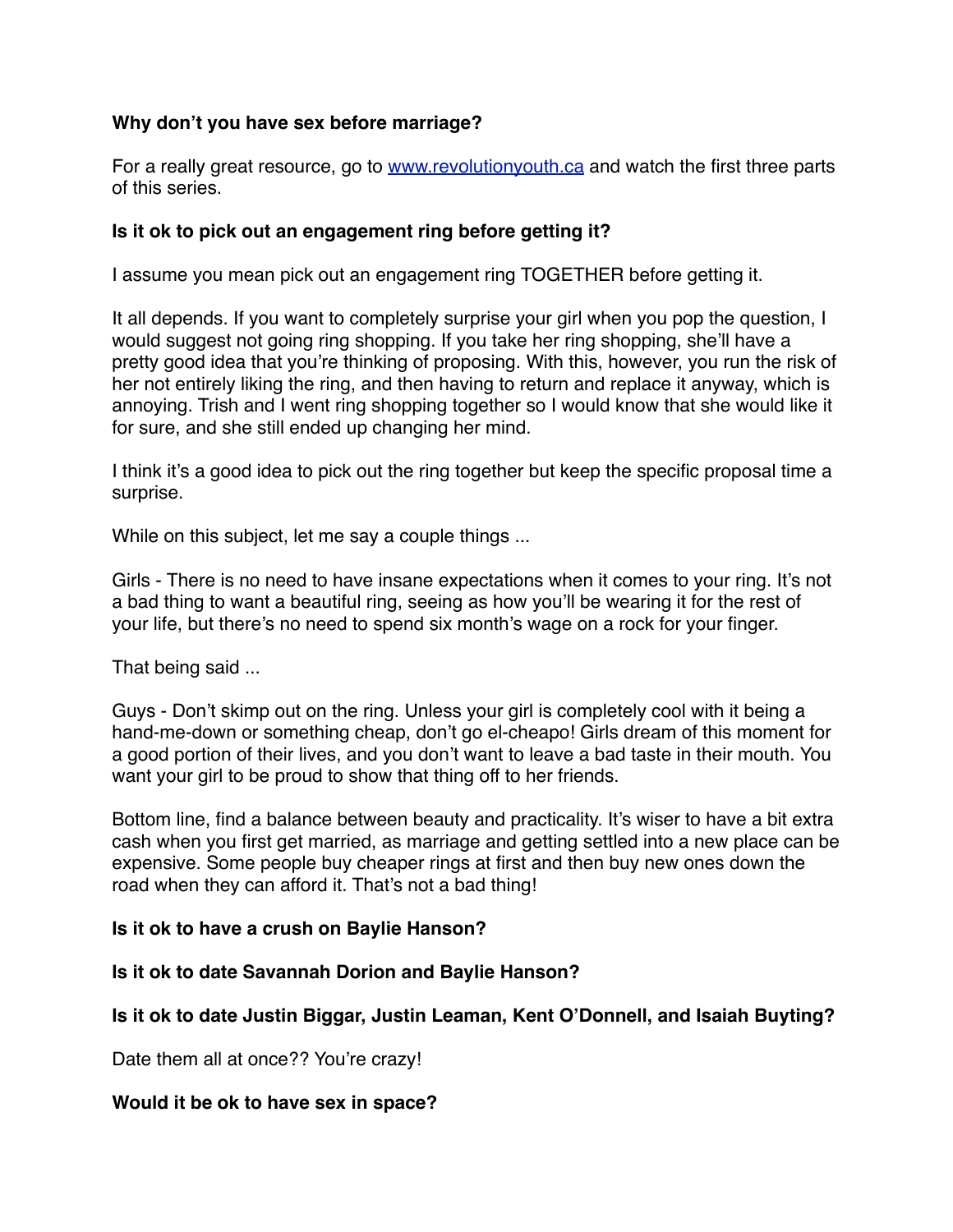If you're married, yes. I suppose ... ?

**You said in Part 2 that we need to be emotionally connected but also said in the tips not to become emotionally attached. What are things couples should and shouldn't do or should and shouldn't talk about to find the right balance of knowing but not being dependent on one another?**

First, I didn't say not to become emotionally attached, I said don't become emotionally intimate too early. Too much emotional intimacy leads to emotional attachment which creates messy breakups and a multitude of other problems. Basically my point was to keep it innocent as long as you possibly can.

I would avoid talking about these things:

- Telling your BF or GF all of your past mistakes too early.
- Sharing all of your family problems.
- Talking about sexual addictions prematurely.
- Talking about sexual desires you have for them.

The problem with being too emotionally intimate with a boyfriend of girlfriend is now they know all your dirt. If you come to a point where you realize they aren't right for you and you want to break up, you will probably find it difficult because all of your secrets and problems go with them. Chances are, they will tell your dirt to other people and their next few significant others, which is not a pleasant thought. You may even end up staying with them just because you're so emotionally involved and don't want your secrets to get around.

The better thing to do is keep it innocent until you KNOW that they are the one you want to marry. There is nothing to lose by taking your time in revealing your deep secrets to someone.

#### **Things you should and shouldn't do ...**

**Don't** push physical boundaries. Physical intimacy is treacherous because your partner can never "un-experience" something. What they did with you they will remember forever.

**Don't** act like a married couple minus sex. Some people are even worse than married couples.

**Do** go out in public for your dates.

### **Things you should and shouldn't talk about ...**

Talk about whatever you want, just be careful of the above mentioned things.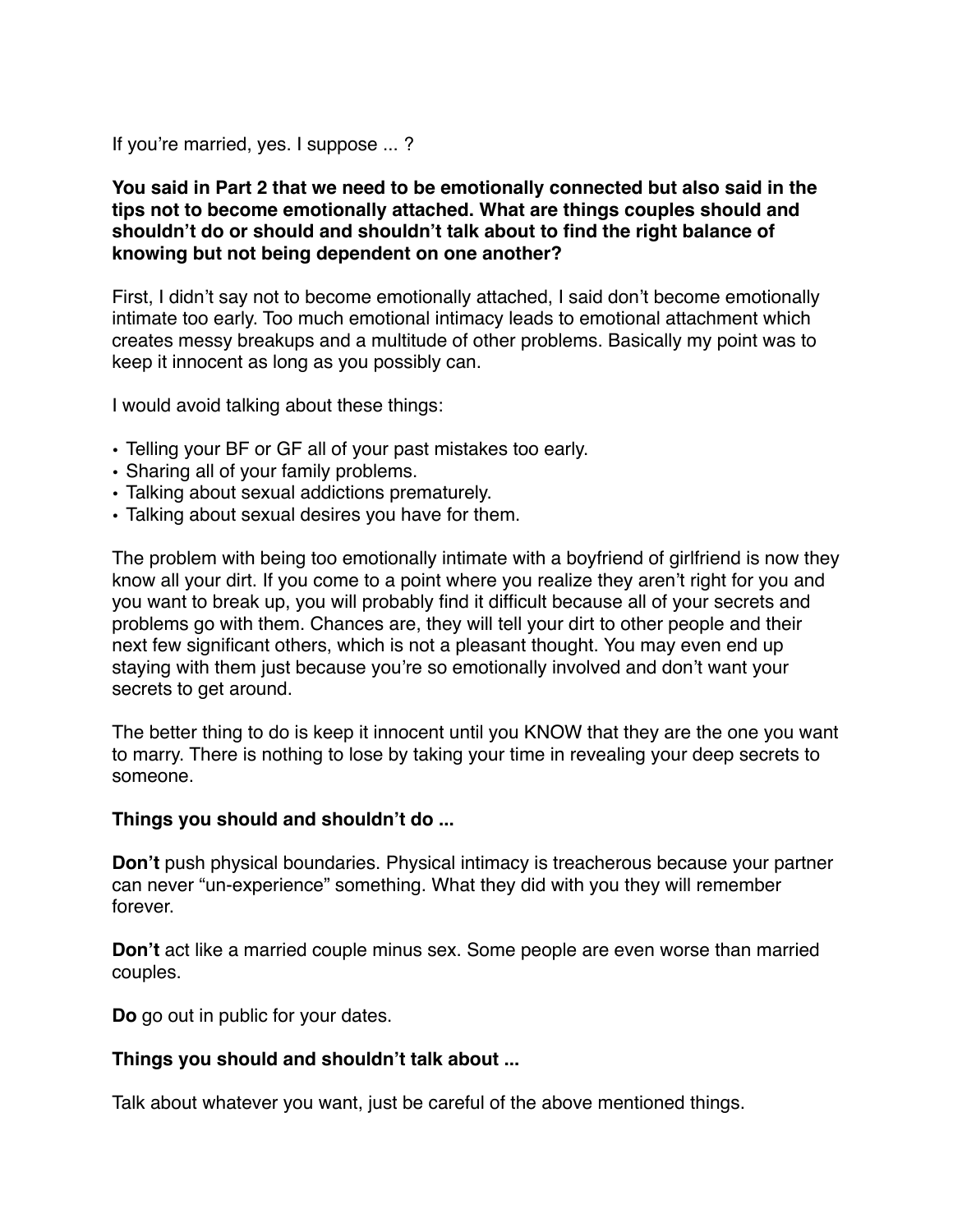# **What are some ideas you've used for things to do on a date?**

Our city isn't the best city for things to do. It's a beautiful city, but going for walks can get old quick, and you can only do it 7 months of the year due to Winter.

Create opportunities for conversation.

- Do a puzzle. Play games.
- Go buy a few groceries and cook a meal together somewhere.
- Double and group dates!
- Clay Cafe is cool ...
- Walk downtown.
- Bowling.
- If you have your license and parents permission, go on a day trip.

The whole point is to create opportunities for conversation. That's why I didn't list movies on my list. They inhibit conversation. Not to say you can't watch one once in a while, but every date probably isn't a good idea.

# **Are thoughts of sex considered fornication?**

Proverbs 23:7 says, as a man thinks in his heart, so is he. The more you think of sex, the harder it is to keep them just thoughts. Thoughts always lead to actions.

If sexual thoughts were permitted, then things like phone sex or sex hotlines would be ok.

Remember, fornication is a word that simply means all forms of sexual immorality. A sexual thought falls into this category because you are sexually **lusting** after a woman (or man). A sexual thought can arouse you just as much as an image or a real person, and therefore should be avoided.

While it is only normal for sexual thoughts to pop into your head from time to time, it becomes an issue when those thoughts are dwelled upon and of course acted upon.

### **Could lust be defined as thinking of sex and having sexual fantasies?**

Yes.

# **Is planning and imagining my wedding night lusting? When, compared to the wedding, is it acceptable to start doing this?**

If you are 13, I would say this is a bad idea. There's no need to go out and buy silk undershorts for your honeymoon when your in grade seven.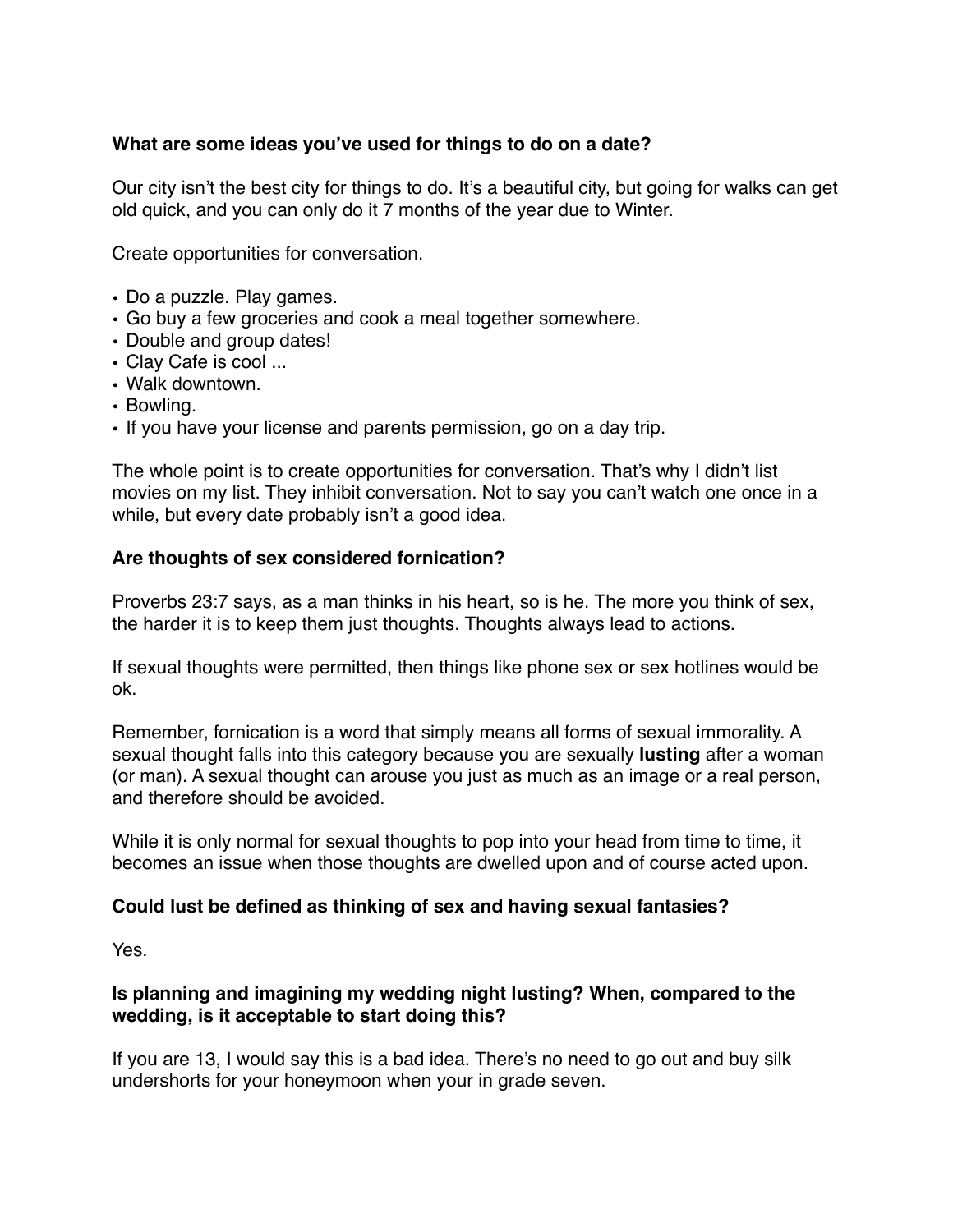Planning is one thing, imagining is another. There is obviously nothing wrong with a guy or girl who is engaged to be married going out and buying stuff for the wedding night. It's no different than a female going on birth control before the wedding.

As far as imagining the act before hand, this is thinking sexual thoughts, which as we discussed is not right. In reality, your fiancé is still just a girlfriend or boyfriend. Until you say "I do" you don't belong to one another.

In reality, there's not much need to go and buy stuff for your wedding night until a week or two out from the wedding. Having that stuff on hand can lead to tempting situations.

### **Sex is obviously more than just intercourse and includes things like kissing, so is there a point when making out becomes "sex" without genital contact?**

There is definitely a point while making out that you cross over the line into something sexual.

### **How do you know if she is "the one?"**

If she passes the "Christian" test and you are on the same page spiritually, take a step back and ask yourself this question: Can I actually see myself with this person for the rest of my life? Be sure to put sex out of your mind and think of who she or he is as a person.

Also, talk to your parents and/or pastor. If they feel it's a good move as well, that's a good sign.

At the end of the day though, make the decision for you. Don't make the decision for your parents or anyone else - make it for YOU! You are the only one who has to live with that decision.

If somebody comes up to you and tries to tell you who you should marry, smile and nod and then make the decision yourself. Let your leaders words hold more weight with you, but chances are, if your pastor is wise, he won't be telling you who you should marry in the first place. Make the decision for you after seeking counsel.

**In week two of this crush series you said that if you like someone then you should talk to your parents or pastor for help and advice. What if you don't want to talk to your parents because it's awkward and you don't really have a pastor but you have an interim pastor but it's awkward to talk to them too. Who should you talk to?**

Find a pastor. Come chat with the leadership here and we will help you figure out who your pastor is.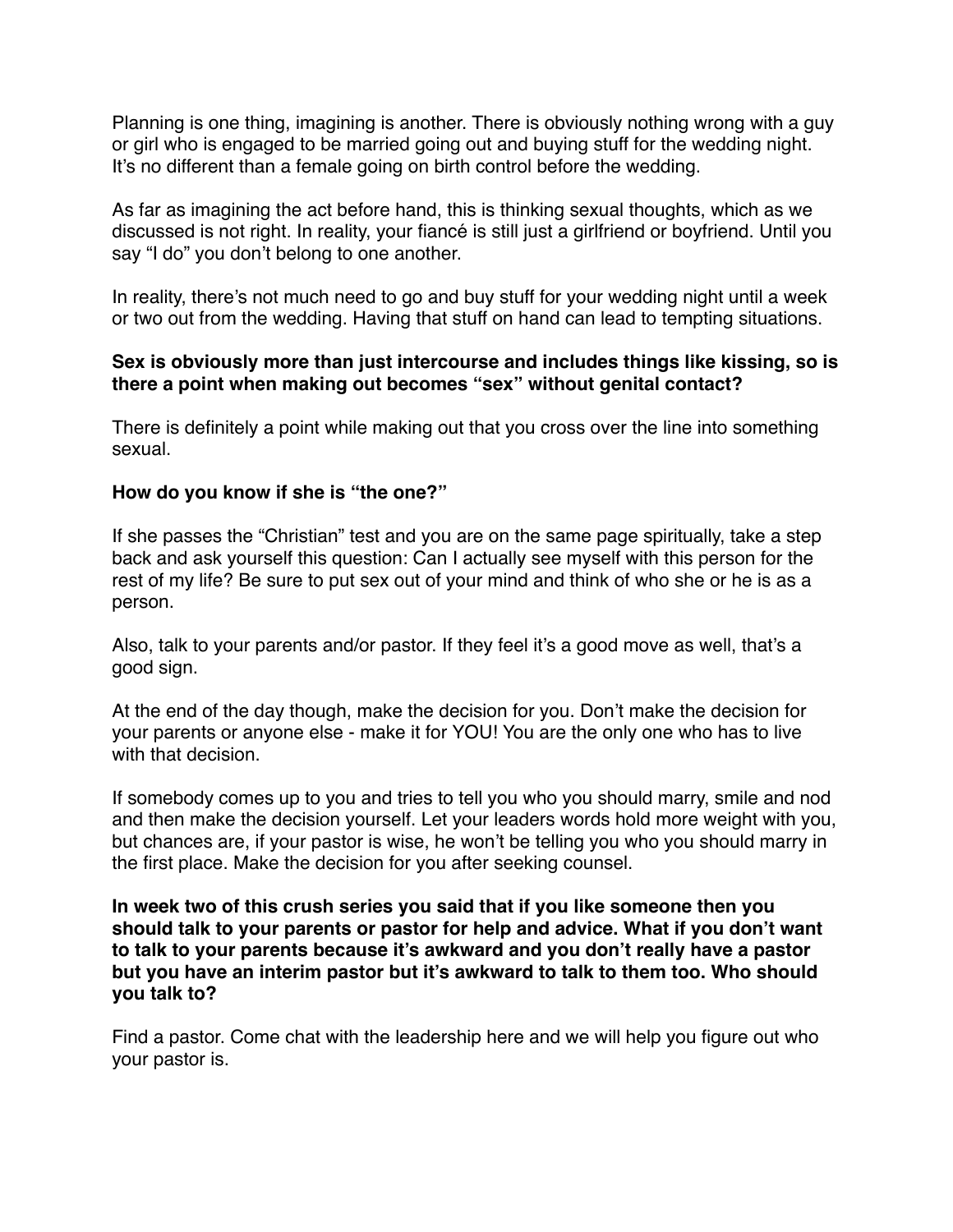Usually the hardest conversations are the ones so desperately needed. It's easy to talk to your friends and people who will tell you what you WANT to hear, but sometimes we need someone to tell us what we NEED to hear. Your parents have been through the whole dating process. Lean on their wisdom. Your parents aren't as dumb as you think they are.

### **As Christians, do we believe in using protection? Should we only be having sex if we want kids?**

There are certain "Christian" groups (Catholics in particular) and individuals who are against contraceptives of any kind (birth control pills, condoms, etc.). From my understanding, these people **DON'T** believe that sex is *only* for procreation. They do permit sex as a means to establish "oneness" in a marriage and enjoy the pleasure of your spouse, but they also believe that when you do something to inhibit the natural reproductive function of your body, you are going against God's plan.

This movement of people have come to be known as the "Quiverfull Movement," taking its name from Psalm 127:5 - Happy is the man who has his quiver full of [children]. Extremists in this movement even believe that practicing the "rhythm method" - avoiding intercourse during the wife's ovulation - is against God's will.

Does this view point stand up in scripture?

First of all, claiming that using contraceptives is "unnatural" might be true, however, something being "unnatural" doesn't necessarily make it sinful. There are many unnatural things we do on a daily basis. Men shave their beards, women shave their legs, etc. We are preventing our bodies from doing what they do naturally, but these things are not sin.

Aside from Psalm 127:5, the Quiverfull Movement uses the account of Onan in Genesis to argue their case:

# **Genesis 38:7-10**

**7** And Er, Judah's firstborn, was wicked in the sight of the Lord; and the Lord slew him.

**8** And Judah said unto Onan, Go in unto thy brother's wife, and marry her, and raise up seed to thy brother.

**9** And Onan knew that the seed should not be his; and it came to pass, when he went in unto his brother's wife, that he spilled it on the ground, lest that he should give seed to his brother.

**10** And the thing which he did displeased the Lord: wherefore he slew him also.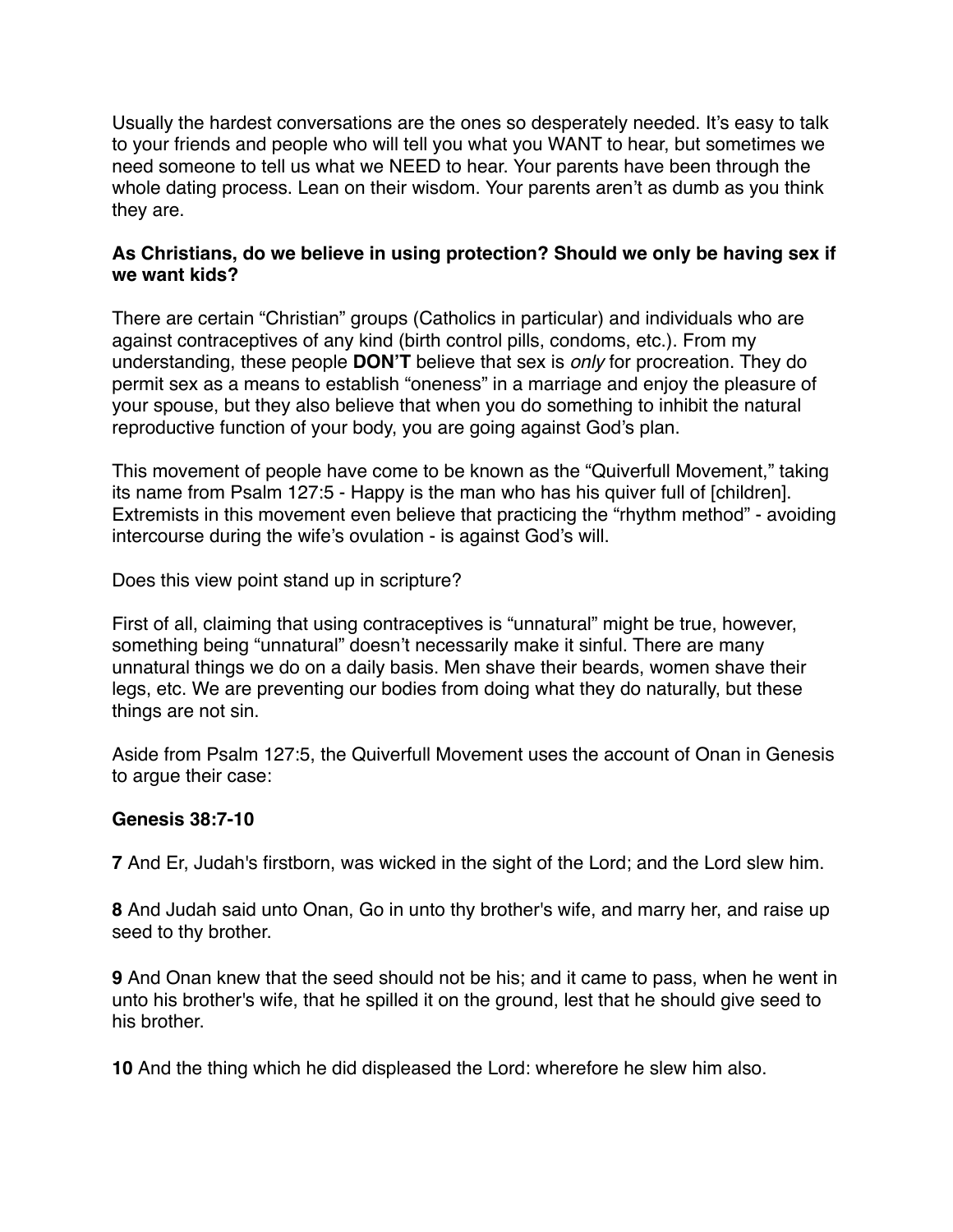Onan was **NOT** condemned for using the "pull out" method as a form of birth control, he was condemned because he failed to uphold God's command in Deuteronomy 25:

#### **Deuteronomy 25:5-9**

**5** If brethren dwell together, and one of them die, and have no child, the wife of the dead shall not marry without unto a stranger: her husband's brother shall go in unto her, and take her to him to wife, and perform the duty of an husband's brother unto her.

**6** And it shall be, that the firstborn which she beareth shall succeed in the name of his brother which is dead, that his name be not put out of Israel.

**7** And if the man like not to take his brother's wife, then let his brother's wife go up to the gate unto the elders, and say, My husband's brother refuseth to raise up unto his brother a name in Israel, he will not perform the duty of my husband's brother.

**8** Then the elders of his city shall call him, and speak unto him: and if he stand to it, and say, I like not to take her;

**9** Then shall his brother's wife come unto him in the presence of the elders, and loose his shoe from off his foot, and spit in his face, and shall answer and say, So shall it be done unto that man that will not build up his brother's house.

If Onan didn't want to father a child with his sister-in-law, then he should not have slept with her. There was proper protocol in place, and Onan disregarded God's commands and used the opportunity for personal and selfish sexual gain. That is why God killed Him.

Using this as an argument against contraceptives is a gross misinterpretation of the scripture.

The Quiverfull Movement also argues that using contraceptives demonstrates a lack of trust in God, but this argument is weak at best. We don't prove trust in God by not using contraceptives, we show trust in God by obeying the commands that are actually in His Word! If we applied this logic to every area in our lives we would not purchase insurance, have surgery, or even go to work.

This issue falls into the category of liberty of conscience. It is something that scripture does not directly address. Having children is a blessing, but not mandated, therefore to avoid having them is not sinful.

All this being said, all forms of contraception are not created equal. Since life begins at the point of conception, all types of abortion, including the "morning after pill", are scripturally prohibited as they are the act of taking a life.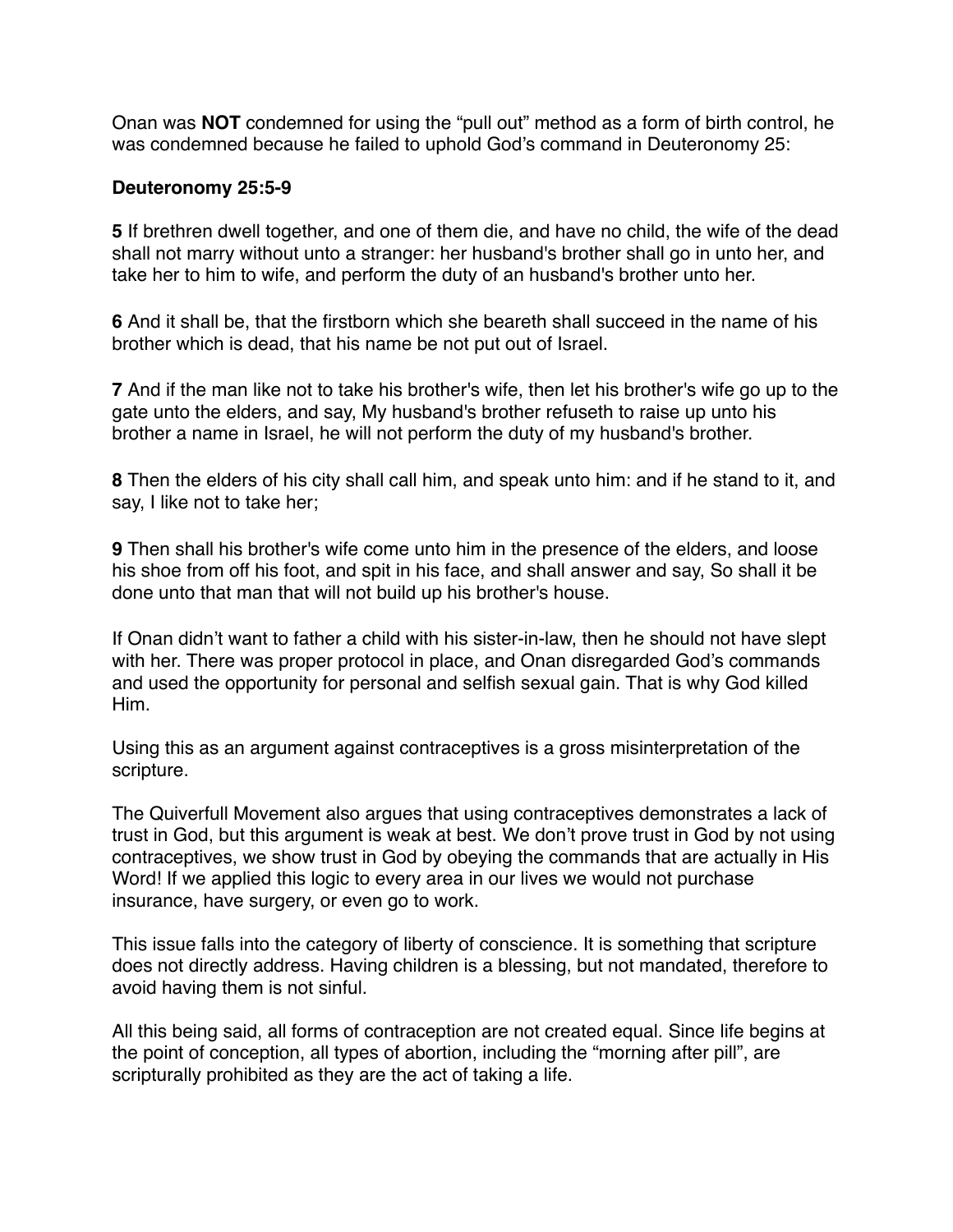To answer the question, contraceptives are permitted amongst Christians.

# **Is masturbating wrong? If so why?**

# **Is masturbation a sin?**

The Bible is silent on the issue of masturbation. Some people have tried to use the story of Onan to teach against it, but this biblical account has nothing to do with masturbation. On biblical grounds, I cannot call masturbation a sin. However, I can call pornography and lust a sin, biblically. More often than not, masturbation, porn and/or sexual fantasy go hand in hand.

### **Is masturbation a sin as long as you're not lusting over someone else while doing it?**

Technically I suppose it's not a sin if you're not lusting, but IMO this is impossible. I suppose you could be thinking about tractors or something, but you have other issues if that's the case. The bottom line is, sexual fantasy and thoughts always accompany masturbation. Perhaps you are able to turn off the sexual thoughts for the minute or two while you are masturbating, but where has your brain been leading up to that moment? What media have you been ingesting? Have you been checking out the scantily clad girls at your school all day. If you spend your days lusting and feeding that sexual appetite, and then are able to masturbate while thinking of nothing, you are only fooling yourself if you think lust is not involved. Lust brought you to that point of sexual tension.

Also, for men in particular, the more you masturbate and bring yourself to ejaculation, the faster your body produces seminal fluid. If you are masturbating to relieve your sexual tension, you will only find yourself wanting a release more and more often as your body produces more and more semen. Masturbation negates the original goal of relief from sexual stress, as it only increases it over time.

Fundamentally, we need a paradigm shift. Our world tells us that sex and orgasm is a biological NEED, but it is not. It is not the same as eating and drinking or breathing air. You don't NEED sex to survive. You will not die nor will your reproductive system become useless if you don't use it. If sex actually is a NEED, then God has put you in an impossible situation during your single years. But it's not a NEED. When you start believing this fundamental truth, you stop thinking about it as trying to prolong the time until your next failure (like trying to hold your breath), and you start getting victory. You don't NEED that release.

At the end of the day, you already know that masturbation is wrong because your conscience tells you it is. After you are done you feel icky, dirty. God put that moral compass in you to direct you even when His Word seems silent on an issue.